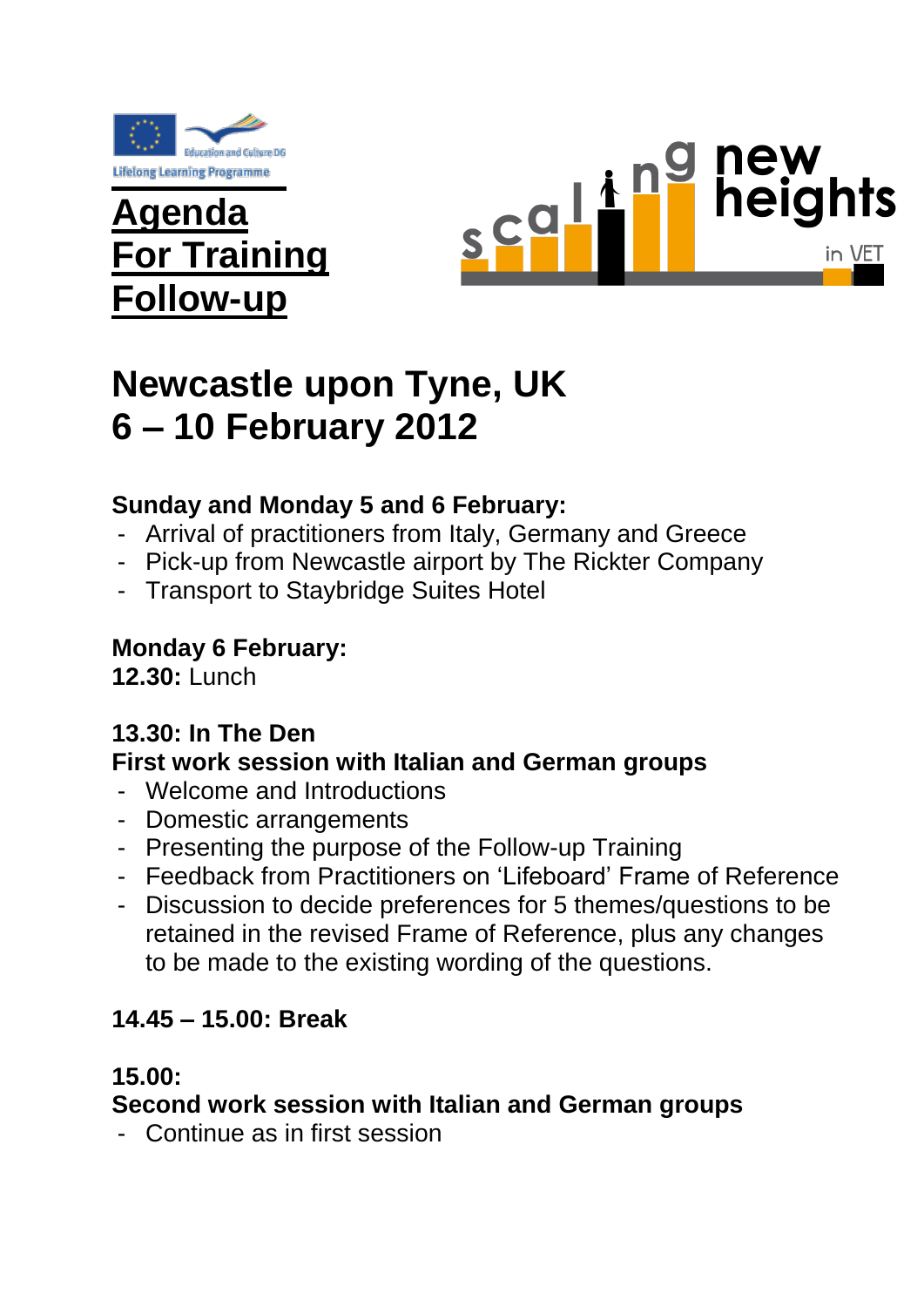## **16.30: Close**

## **Time to be decided: Dinner (options will be offered) Tuesday 7 February**

#### **08.30: First work session with Greek group only**

Catch up on work already done on Monday by other groups

### **10.30: First full work session for all Practitioner groups**

- Review of work competed so far

- Presentation of each group's preferences for 5 retained themes and questions and any proposed changes to the wording of questions to be agreed.

# **12.30: Lunch**

### **13.30: Second full work session for all Practitioner groups**

- Consideration of the additional 5 themes to complement the 5 retained themes in order to create a new Frame of Reference for each organisation. The choices made by each group in this session will be determined by the specific context of need of their target client group, cultural influences and other 'local' requirements.

# **14.45: Break**

## **15.00: Third full work session**

- Continue as above

- Each group to come to their own decision about their intended new Frame of Reference.

- Decisions to be shared and endorsed by all participants.

## **16.30: Close**

### **19.30: Meet in Hotel Reception area**

- Social Dinner a short walk from the Hotel